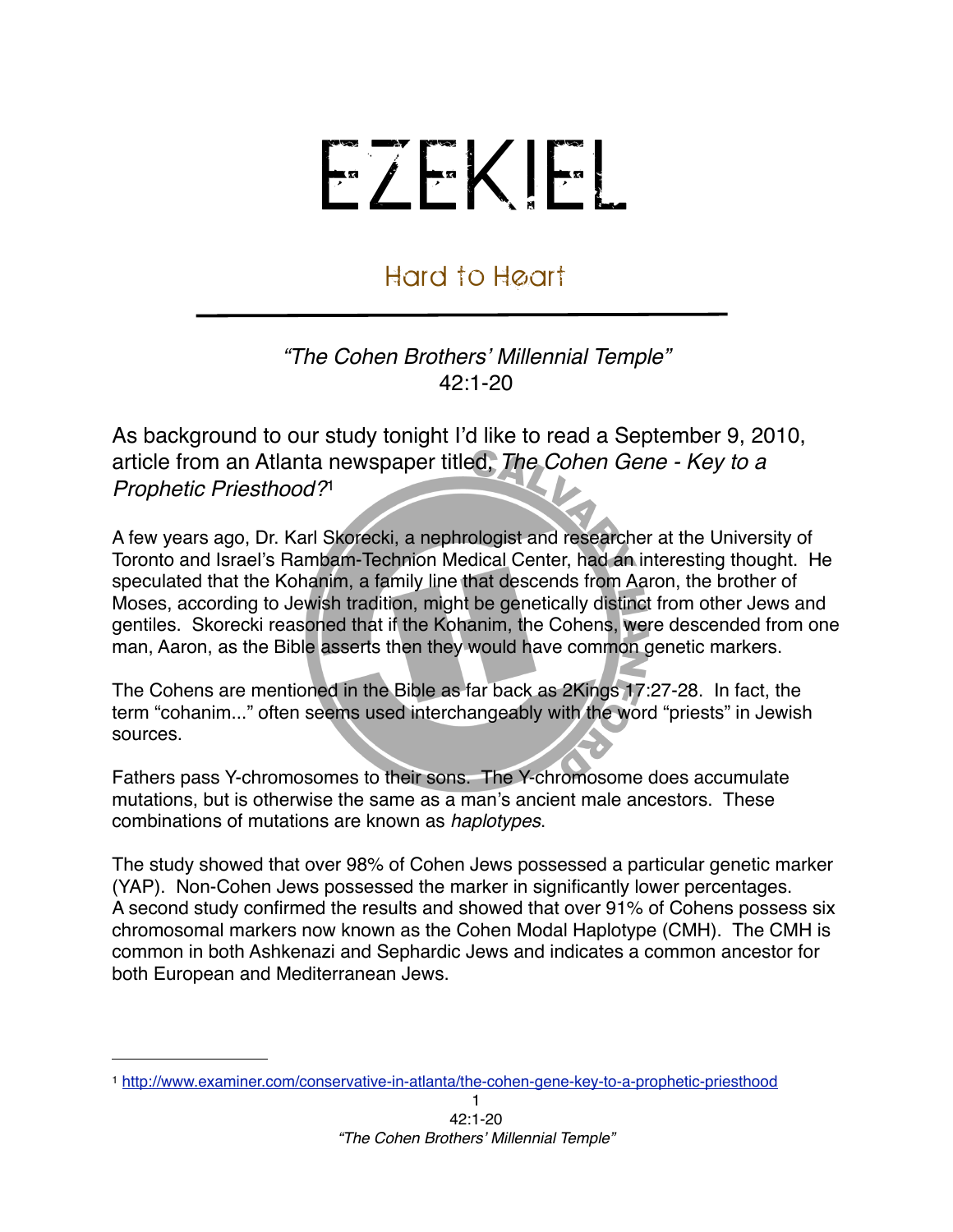By counting the mutations in the Y-chromosome, researchers calculate that the Cohen line goes back approximately 106 generations or roughly 3,300 years. This is the approximate time of the Exodus from Egypt.

Further, the research showed that the Levites, the tribe from which Aaron came, are not as genetically distinct as the Cohens.

In the second part of the two part article the author stated the following:

The preservation of the Cohen line matters for a couple of reasons.

- 1. First, it offers support for the Bible's version of Jewish history. The fact that the Cohens have preserved their family line since the days of Aaron speaks to the importance placed on preserving the priestly line.
- 2. Second, it makes a feasible a fulfillment of Biblical prophecy that a new Temple will be built.<sup>2</sup>  $\rightarrow$

This is really, really big news on the prophetic front. Jews can know, scientifically, who are the priests that have the biblical right to serve in the Tribulation Temple.

Our text looks past the Tribulation Temple to the Millennial Temple. Priests will serve in it as well.

 In chapter forty-two the Lord described to Ezekiel the chambers the priests will utilize.

Ezekiel 42:1 Then he brought me out into the outer court, by the way toward the north; and he brought me into the chamber which was opposite the separating courtyard, and which was opposite the building toward the north.

Ezekiel 42:2 Facing the length, which was one hundred cubits (the width was fifty cubits), was the north door.

Ezekiel 42:3 Opposite the inner court of twenty cubits, and opposite the pavement of the outer court, was gallery against gallery in three stories.

Ezekiel 42:4 In front of the chambers, toward the inside, was a walk ten cubits wide, at a distance of one cubit; and their doors faced north.

Ezekiel 42:5 Now the upper chambers were shorter, because the galleries took away space from them more than from the lower and middle stories of the building.

<span id="page-1-0"></span><sup>2</sup> <http://www.examiner.com/conservative-in-atlanta/the-cohen-gene-key-to-a-prophetic-priesthood-part-2>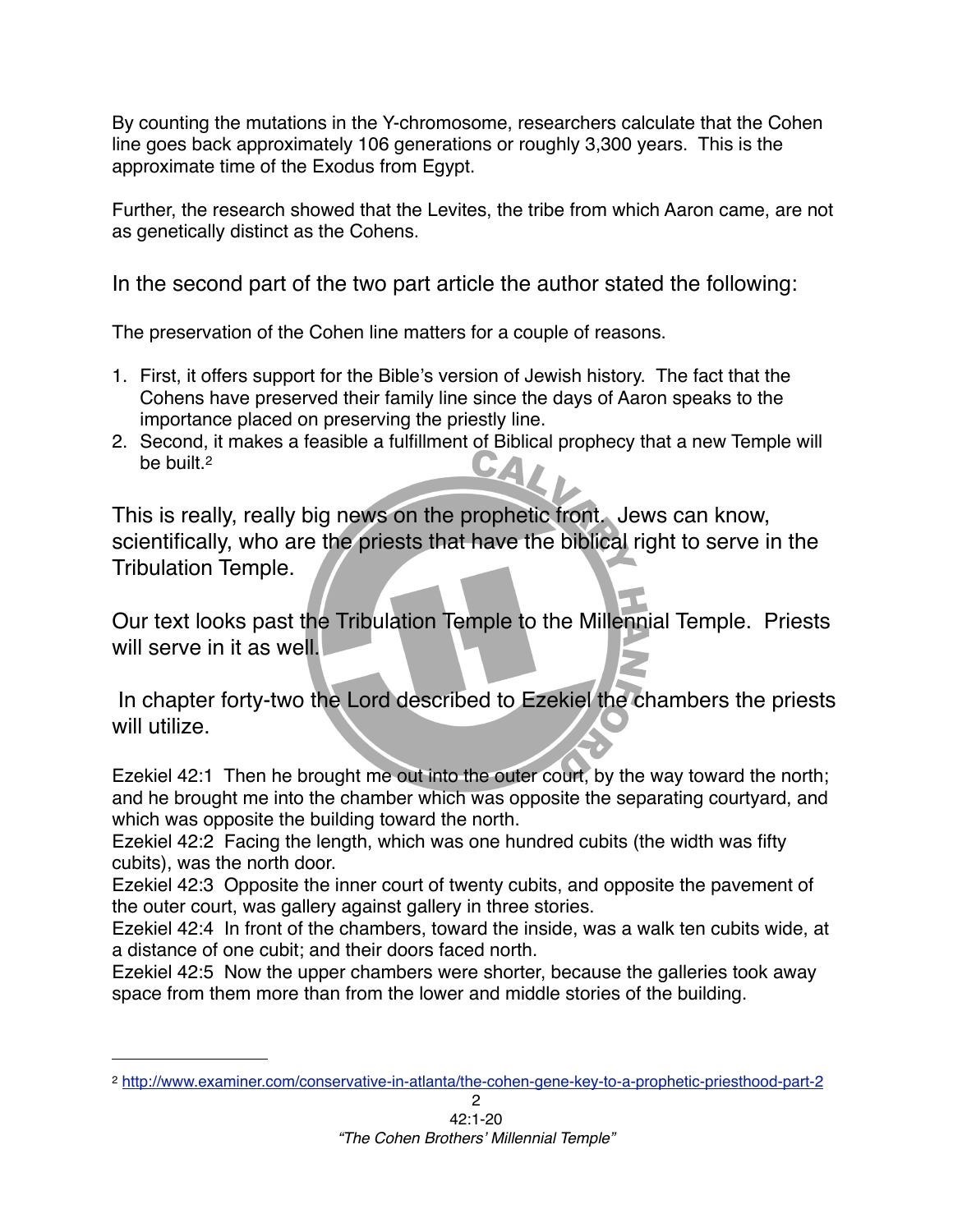Ezekiel 42:6 For they were in three stories and did not have pillars like the pillars of the courts; therefore the upper level was shortened more than the lower and middle levels from the ground up.

Ezekiel 42:7 And a wall which was outside ran parallel to the chambers, at the front of the chambers, toward the outer court; its length was fifty cubits.

Ezekiel 42:8 The length of the chambers toward the outer court was fifty cubits, whereas that facing the temple was one hundred cubits.

Ezekiel 42:9 At the lower chambers was the entrance on the east side, as one goes into them from the outer court.

Ezekiel 42:10 Also there were chambers in the thickness of the wall of the court toward the east, opposite the separating courtyard and opposite the building.

Ezekiel 42:11 There was a walk in front of them also, and their appearance was like the chambers which were toward the north; they were as long and as wide as the others, and all their exits and entrances were according to plan.

Ezekiel 42:12 And corresponding to the doors of the chambers that were facing south, as one enters them, there was a door in front of the walk, the way directly in front of the wall toward the east.

In Ezekiel 40:44 we saw dwelling-places for the priests during their administration of the service in the holy place and at the altar. These are for a different purpose, stated in verses thirteen and fourteen.

Ezekiel 42:13 Then he said to me, "The north chambers and the south chambers, which are opposite the separating courtyard, are the holy chambers where the priests who approach the Lord shall eat the most holy offerings. There they shall lay the most holy offerings - the grain offering, the sin offering, and the trespass offering - for the place is holy.

Ezekiel 42:14 When the priests enter them, they shall not go out of the holy chamber into the outer court; but there they shall leave their garments in which they minister, for they are holy. They shall put on other garments; then they may approach that which is for the people."

In the Old Testament the priest was an intermediary between God and man. The worshiper would bring his sacrifice only as far as the brazen altar. The priest took it from there, bringing it into the holy place. It represented the separation that existed between sinful man and a holy God.

The parts of the offerings not consumed by the Lord were for the priests to consume. These chambers will be where they partake of those meals.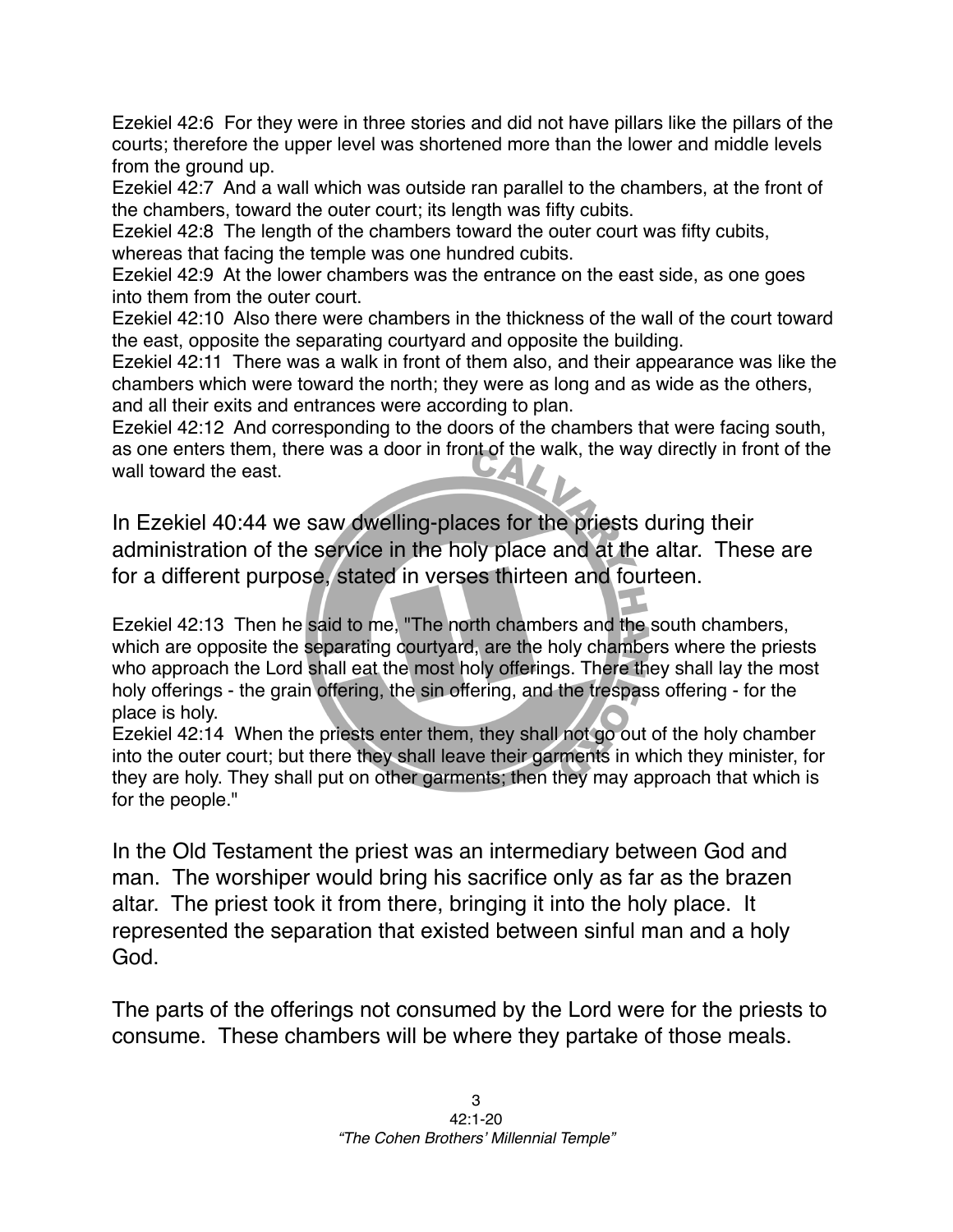These chambers will also serve as closets for the garments the priests wear when serving. These garments will be described later on in Ezekiel.

It seems every week we keep asking questions about why there is a Millennial Temple with sacrifices and a priesthood. After all, wasn't the veil in the first century Temple torn in two by God when Jesus died on the Cross to signify that the way into God's presence was open to all who trusted in Christ? Why, then, would the Lord reinstate a priesthood of any kind?

Thomas Ice is a Bible teacher and scholar we trust. He has this perspective on the Millennial Temple and its rites and rituals.

Critics of future millennial sacrifices seem to assume that all sacrifices, past and future, always depict Christ's final sacrifice for sin. *They do not!* There were various purposes for sacrifice in the Bible. Many of the sacrifices under the Mosaic system were purification rituals.

The purpose for a Temple throughout Scripture has been to establish a location upon earth (which is under the curse of sin) for the presence of God that reveals through its ritual God's great holiness. God's plan for Israel includes a relation to them through a Temple since He wants to dwell in the midst of His people.

Currently the church is God's spiritual Temple made of living stones. The Millennium will return history to a time when Israel will be God's mediatory people but will also continue to be a time in which sin will be present upon the earth. Thus, God will include a new Temple, a new priesthood, a new Law, etc., at this future time because He will be present in Israel and still desires to teach that holiness is required to approach Him.

This is contrasted with the fact that no Temple will exist in eternity because God and the Lamb are the Temple since there will be no sin in heaven,thus no need for ritual cleansing.

**There is no contradiction to the Cross of Jesus Christ by the existence of a future Temple on the earth.** There will still be billions of people who are born sinners who will need to see to understand that God is holy and they are separated from Him. The Millennial Temple and its priesthood will illustrate separation and the need for salvation.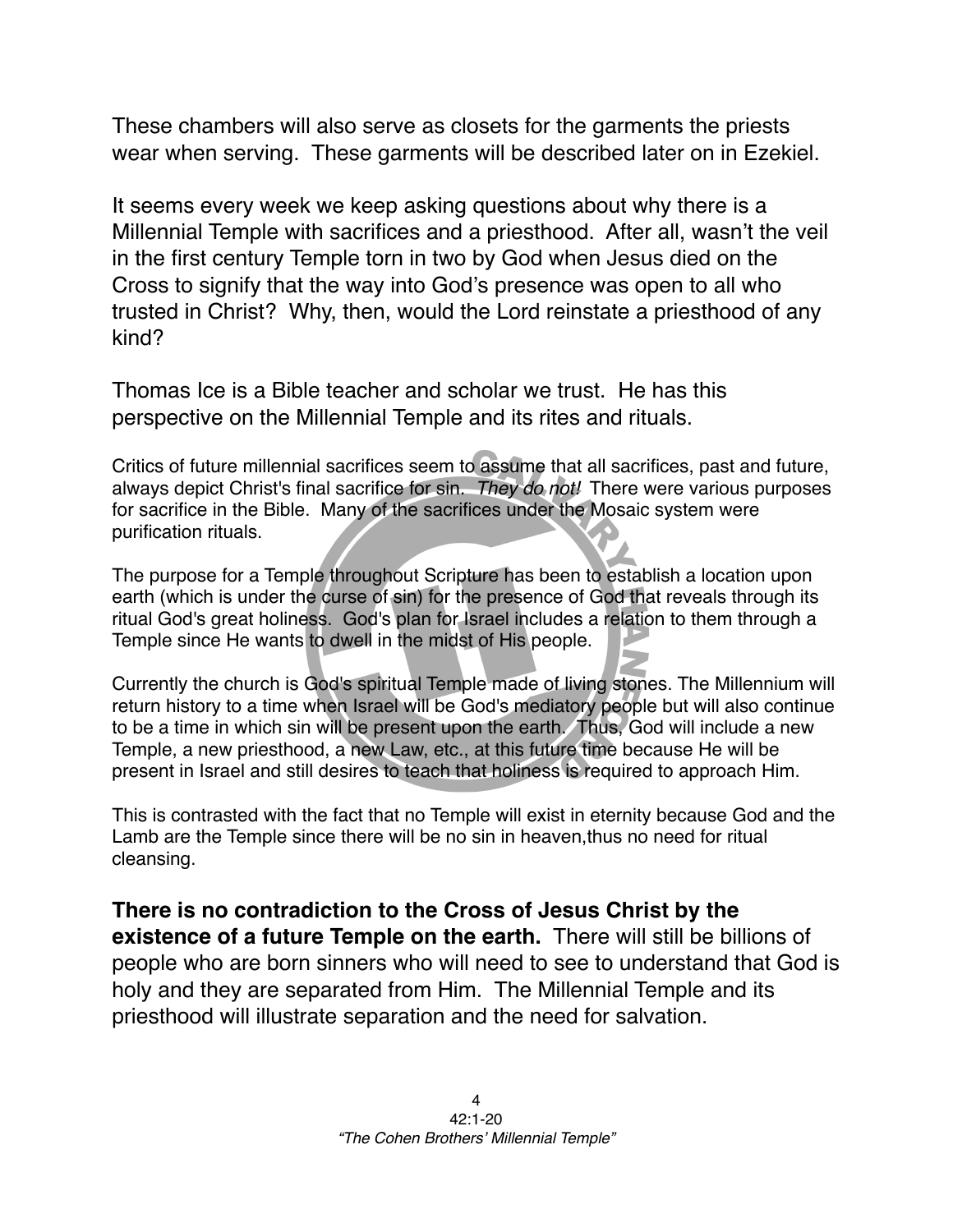Verses fifteen through twenty move outside to give us the external dimensions of the project.

Ezekiel 42:15 Now when he had finished measuring the inner temple, he brought me out through the gateway that faces toward the east, and measured it all around. Ezekiel 42:16 He measured the east side with the measuring rod, five hundred rods by the measuring rod all around.

Ezekiel 42:17 He measured the north side, five hundred rods by the measuring rod all around.

Ezekiel 42:18 He measured the south side, five hundred rods by the measuring rod. Ezekiel 42:19 He came around to the west side and measured five hundred rods by the measuring rod.

Ezekiel 42:20 He measured it on the four sides; it had a wall all around, five hundred cubits long and five hundred wide, to separate the holy areas from the common.

## The total area occupied by this temple area was 765,625 square feet **enough square feet for more than 13 football fields!**

Our thrice-holy God was present on earth in former times in the Tabernacle and, later, the Temple. *It*'*s rites and rituals saved no one!* People were saved when believing in God they were justified by Him. The Temple simply but powerfully demonstrated that mankind is separated from God by sin and in need of salvation.

Jesus Christ will be literally, physically present on the earth in the Millennium. *The Temple, with its rites and rituals, will save no one*. People will be saved when they believe God and are justified by Him. The Millennial Temple will simply but powerfully demonstrate that mankind is still separated from God by sin and in need of salvation.

Mean time something incredible, something unheard of in the Old Testament, is taking place. God says His Temple is within us individually, as Christians, and within us corporately, as the church.

## Individually:

1 Corinthians 6:19 Or do you not know that your body is the temple of the Holy Spirit who is in you, whom you have from God, and you are not your own?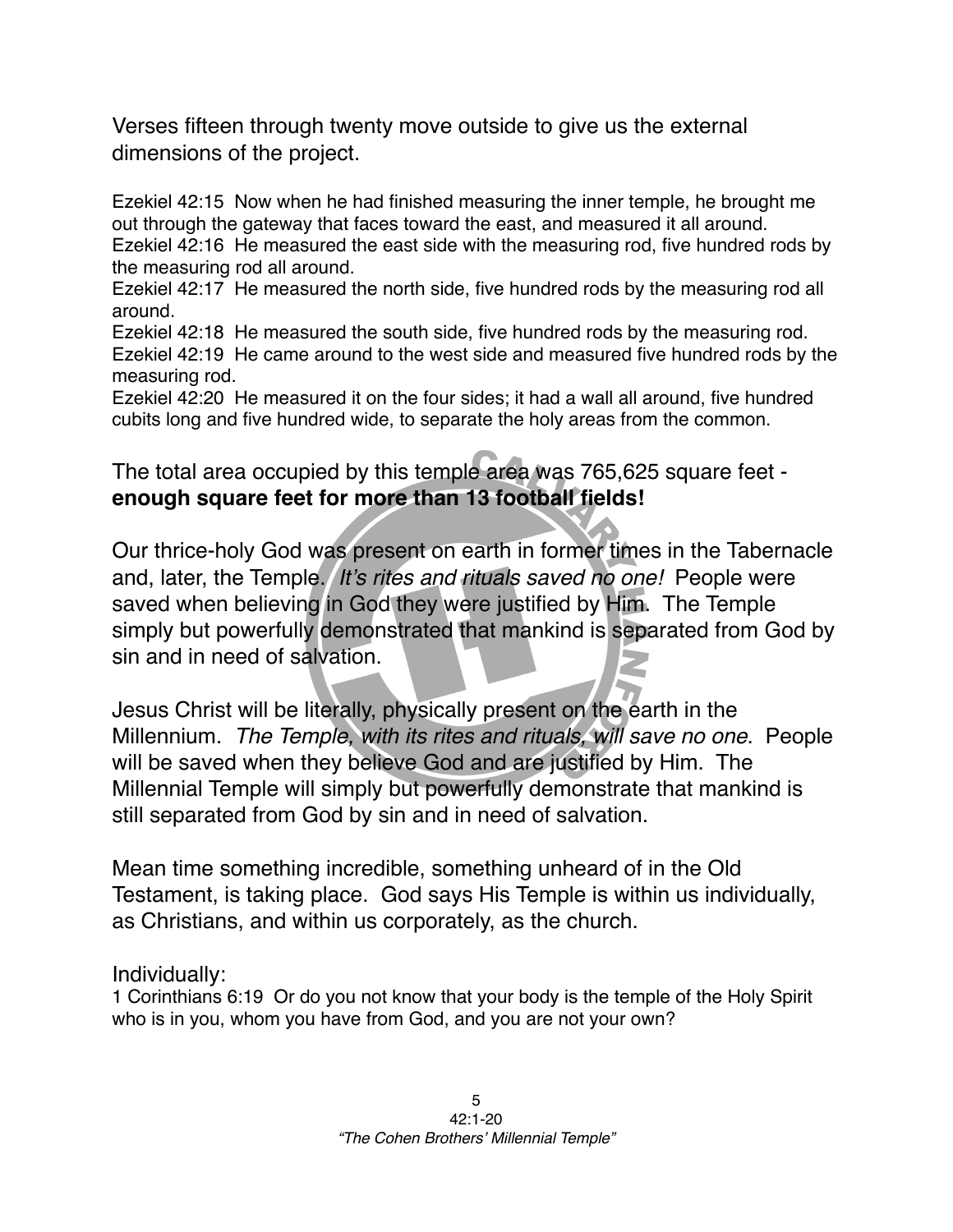Corporately:

1 Corinthians 3:16 Do you not know that you [plural] are the temple of God and that the Spirit of God dwells in you?

Probably the New Testament passage that most amplifies our roles *as* and in the current ʻtemples' on earth now is First Peter 2:5-10.

1 Peter 2:5 you also, as living stones, are being built up a spiritual house, a holy priesthood, to offer up spiritual sacrifices acceptable to God through Jesus Christ. 1 Peter 2:6 Therefore it is also contained in the Scripture, "BEHOLD, I LAY IN ZION A CHIEF CORNERSTONE, ELECT, PRECIOUS, AND HE WHO BELIEVES ON HIM WILL BY NO MEANS BE PUT TO SHAME."

1 Peter 2:7 Therefore, to you who believe, He is precious; but to those who are disobedient, "THE STONE WHICH THE BUILDERS REJECTED HAS BECOME THE CHIEF CORNERSTONE,"

1 Peter 2:8 and "A STONE OF STUMBLING AND A ROCK OF OFFENSE." They stumble, being disobedient to the word, to which they also were appointed.

1 Peter 2:9 But you are a chosen generation, a royal priesthood, a holy nation, His own special people, that you may proclaim the praises of Him who called you out of darkness into His marvelous light;

1 Peter 2:10 who once were not a people but are now the people of God, who had not obtained mercy but now have obtained mercy.

The kind of stones Peter was talking about were quarried from a rock-pit. Every person who receives Jesus Christ as Savior is quarried from the rock-pit of sin. You are then mortared into place by God's grace.

The thing that first strikes me is that we are stones and not bricks or boards. Bricks and boards are manufactured to exact specifications. Likewise you order your wood in its pre-manufactured sizes.

Stones are not like that. They are all different shapes and sizes; they are all very individual. You, as a living stone, are individual to God and unique.

It requires a great deal of skill to form and shape stones into a building. And these are living stones - indicating that their shape is constantly changing!

Living stones make for an interesting building. A living stone is never quite finished. Jesus goes on chiseling, grinding, buffing, smoothing you - all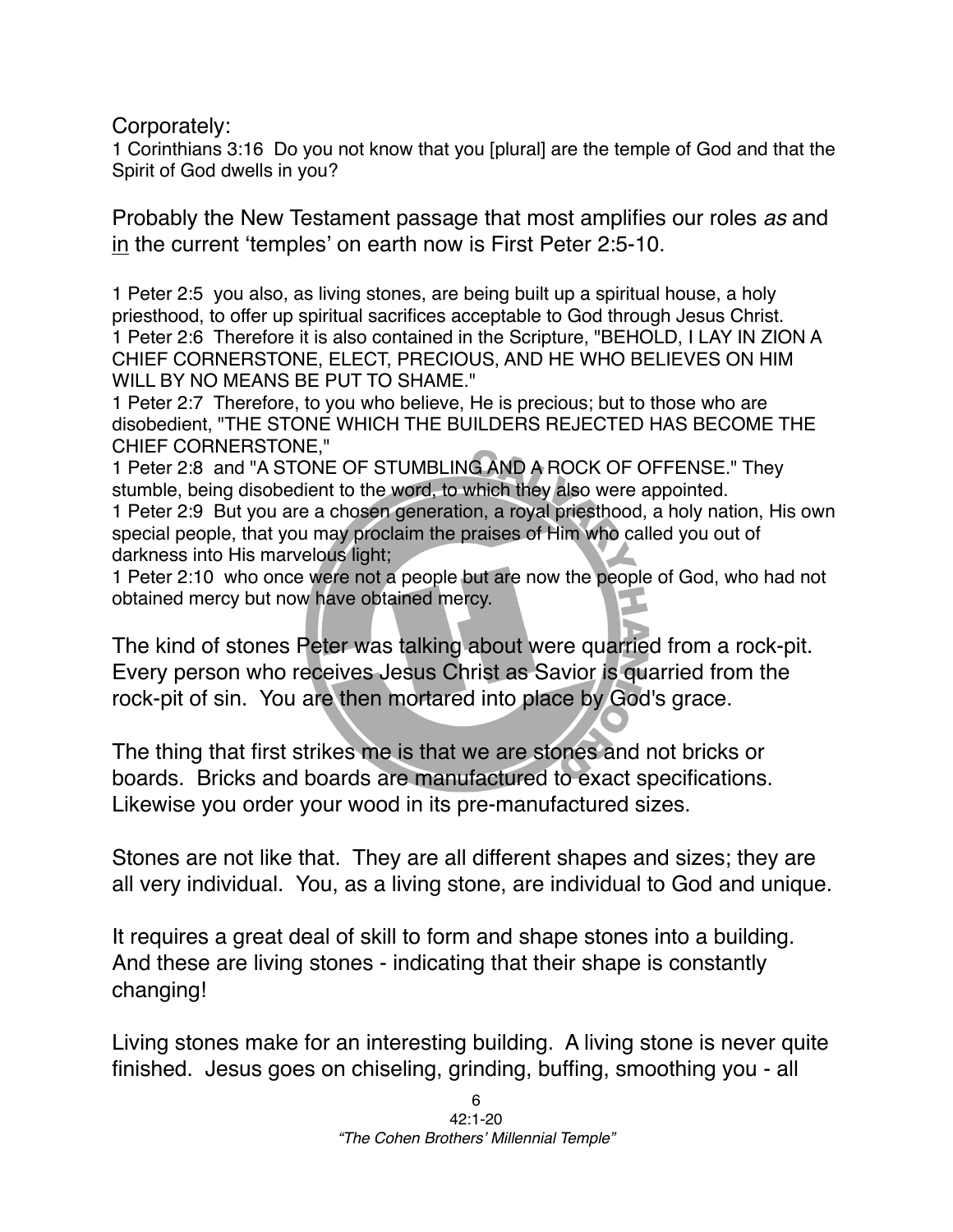while you are mortared with other living stones. Together by His skill we are being built-up a spiritual house.

The reference to the rejected stone had a long tradition among the Jews. They recalled that when Solomon built the Temple, all the masonry work was performed at a distance from the site so that the sound of hammers, axes, and other tools was not heard. Early in the construction a huge stone was delivered from the quarry. Considerable work had been done upon it but no one could identify where in the building it belonged. It was put aside as a misfit and lay on site unrecognized and useless. When the building began to take shape and its capstone was called for, someone remembered this rejected stone which, when placed in the gap, was the perfect fit.

The memory of this incident was put into Psalm 118:22 and is quoted here. When Jesus was on the earth He applied this Scripture directly to Himself. Peter and Paul both picked-up on this imagery. The chief cornerstone of the earthly Temple was a type of Jesus Who would be the foundation of a spiritual temple.

The Temple had and will have priests who offered sacrifices on behalf of the people. You and I are the "priesthood" and we "offer up spiritual sacrifices acceptable to God through Jesus Christ.'

What can you offer to God as a sacrifice?

- According to Romans 12:1-2 you can offer your body as a living sacrifice. You are not a volunteer; you are a servant.
- According to Hebrews 13:15 you can offer the praise of your lips.
- According to Hebrews 13:16 you can offer your good works you do for others.
- According to Philippians 4:10-20 you can offer your money and other material possessions.

Israel was and remains God's "chosen" nation. He is not through with the physical descendants of Abraham. But God has currently chosen a new "generation" of people. It is all those who receive Jesus as their Savior,